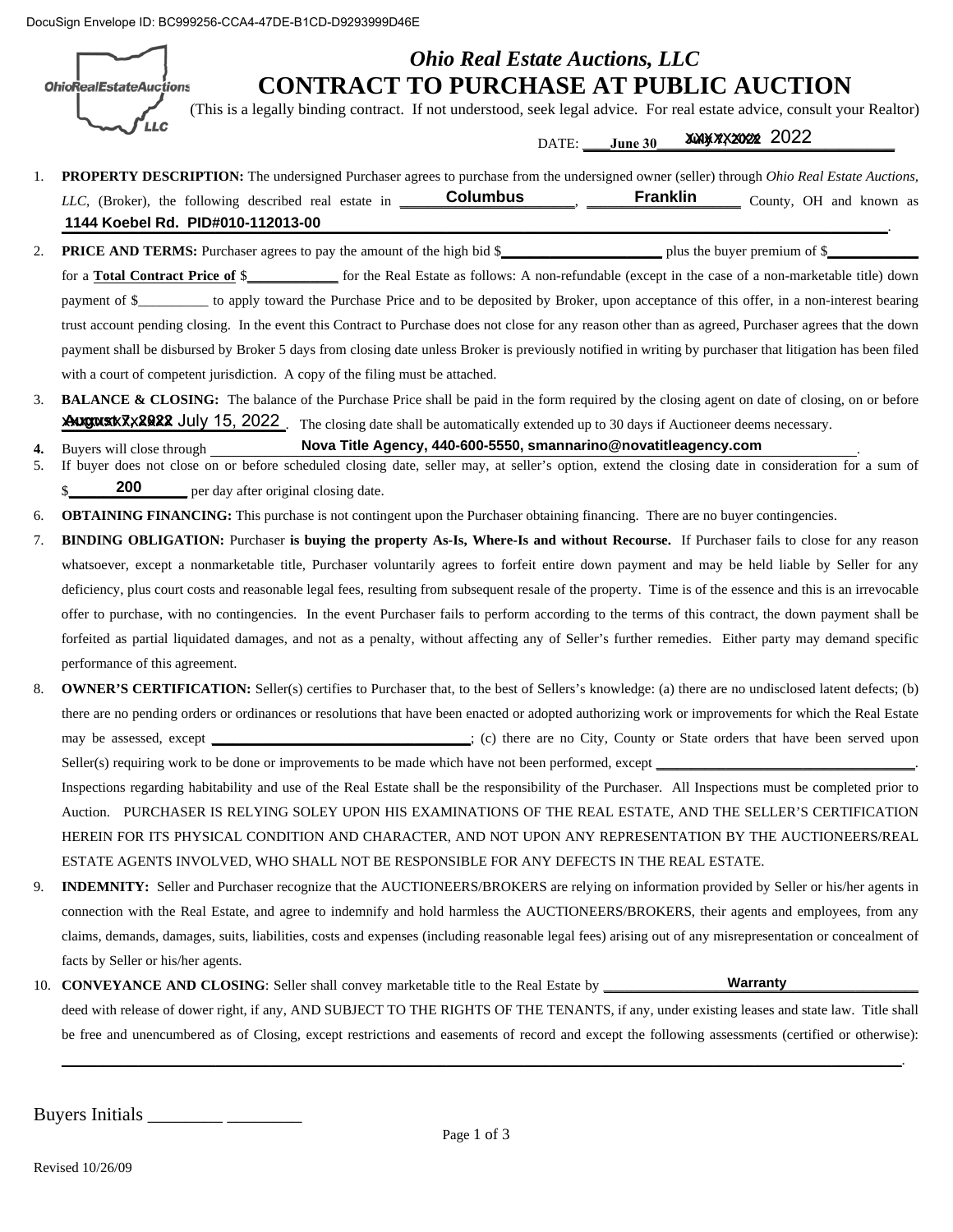- 11. **CONDITION OF IMPROVEMENTS:** The risk of destruction or substantial damage by fire or Act of God prior to delivery of deed is assumed by Seller. Seller agrees that on possession, the Real Estate shall be in the same condition as it is on the date of this contract, except for ordinary wear and tear. If the Real Estate should be damaged or destroyed by fire or other casualty and if, prior to Closing, the real Estate shall not be repaired or restored by and at the Sellers expense, to a condition as good as it was prior to the damage or destruction, then Purchaser, at his option, may terminate this contract by written notice to Seller and the Down Payment Shall be returned to Purchaser. While this contract is pending, Sellers shall not change any existing lease or enter into any new lease, nor make any substantial alterations or repairs without the consent of the Purchaser. In addition, the Purchaser also has an insurable interest in the property from date of this contract. Purchaser is hereby notified that insurance should be placed upon the property immediately to protect Purchasers' interest.
- 12. **DISCLOSURE:** Buyer Seller is a licensed Real Estate Broker or Sales Person.
- 13. **POSSESSION:** Possession shall be given  $\Box$  at closing,  $\Box$  and days after closing  $\mathcal{O}$  and  $\Box$  PM, subject to Tenants' Rights, with deed. (Until such date, Seller shall have the right of possession free of rent, but shall pay for all utilities.) No work can be done on the property by the Purchaser until possession is given.
- 14. **AGENCY DISCLOSURE STATEMENT:** Purchaser acknowledges having reviewed and signed the Agency Disclosure Statement.
- 15. **SOLE CONTRACT:** The parties agree that this offer constitutes their entire agreement and that no oral or implied agreement exists. Any amendments to this offer shall be made in writing, signed by all parties, and copies shall be attached to all copies of the original offer. This offer shall be binding upon the parties, their heirs, administrators, executors, successors and assigns.
- 16. **TERMS**: The property sells:  $\Box$  to the high bidder regardless of price, *or*  $\Box$  subject to seller's confirmation.
- 17. **\$ 10%** must be deposited at the time of Auction as down payment by company, corporate or personal check (presented with positive I.D). This non-refundable down payment will be applied to the contract purchase price at closing and will be held in the trust account of BBBBBBBBBBBBBBBBBBBBBBBBBBBBBBBBBBBBBBBBBas escrow agents for the sellers. **OREA 10%**
- 18.  $\Box$  A ten percent Buyer Premium will be added to the high bid amount to determine the final contract-selling price paid by the purchaser.  $\Box$  No Buyer premium will be charged.
- 19. Taxes will be prorated using the method in which Seller's share is based upon the number of days from the date of the immediately preceding semiannual installment (June 30 or December 31) to the date of closing. Buyer will be assuming 6 months of accrued taxes.
- 20. This property is being sold at Public Auction, without recourse. Personal on-site inspection/s of the property or properties is strongly recommended. The property will sell "as is, where is," with no warranty expressed or implied as to improvements, availability of utilities, zoning, or environmental and wetland issues. Information contained online was obtained by sources deemed reliable. However, neither Ohio Real Estate Auctions, LLC nor their agents will be responsible for any errors or omissions herein. Announcements made at the auction will take precedence over written material, advertisements, or any other oral statements made prior to the day of auction. Purchasers should carefully verify all items and make their own decision as to the accuracy thereof before relying on same. Except in the case of an absolute auction, Auction Firm reserves the right to bid on behalf of the sellers. Auctioneer reserves the right to bid on behalf of himself at any auction. The seller and Auction Company reserve the right to preclude any person from bidding if there are any questions as to the person's credentials, fitness, etc.
- 21. Auction Firm hereby acknowledges that they represent the Seller. An Agency Disclosure Statement must be signed by the high bidder.
- 22. The  $\vee$  buyer, Seller shall be responsible for all transfer taxes, recording fees, title search, and deed preparation. Seller is responsible for real estate tax prorata, mortgage releases and will convey a good and marketable title. The  $\Box$  buyer,  $\Box$  seller,  $\Box$  split 50/50, is responsible for survey cost, if a survey is required for a transfer. **\*Buyer is responsible for all other costs associated with closing.**
- 23. By bidding, the buyer agrees to waive the 10 day post inspection for lead based paint. Buyer also agrees to waive their right to receive a Residential Property Disclosure form and their right to rescind the Contract to Purchase.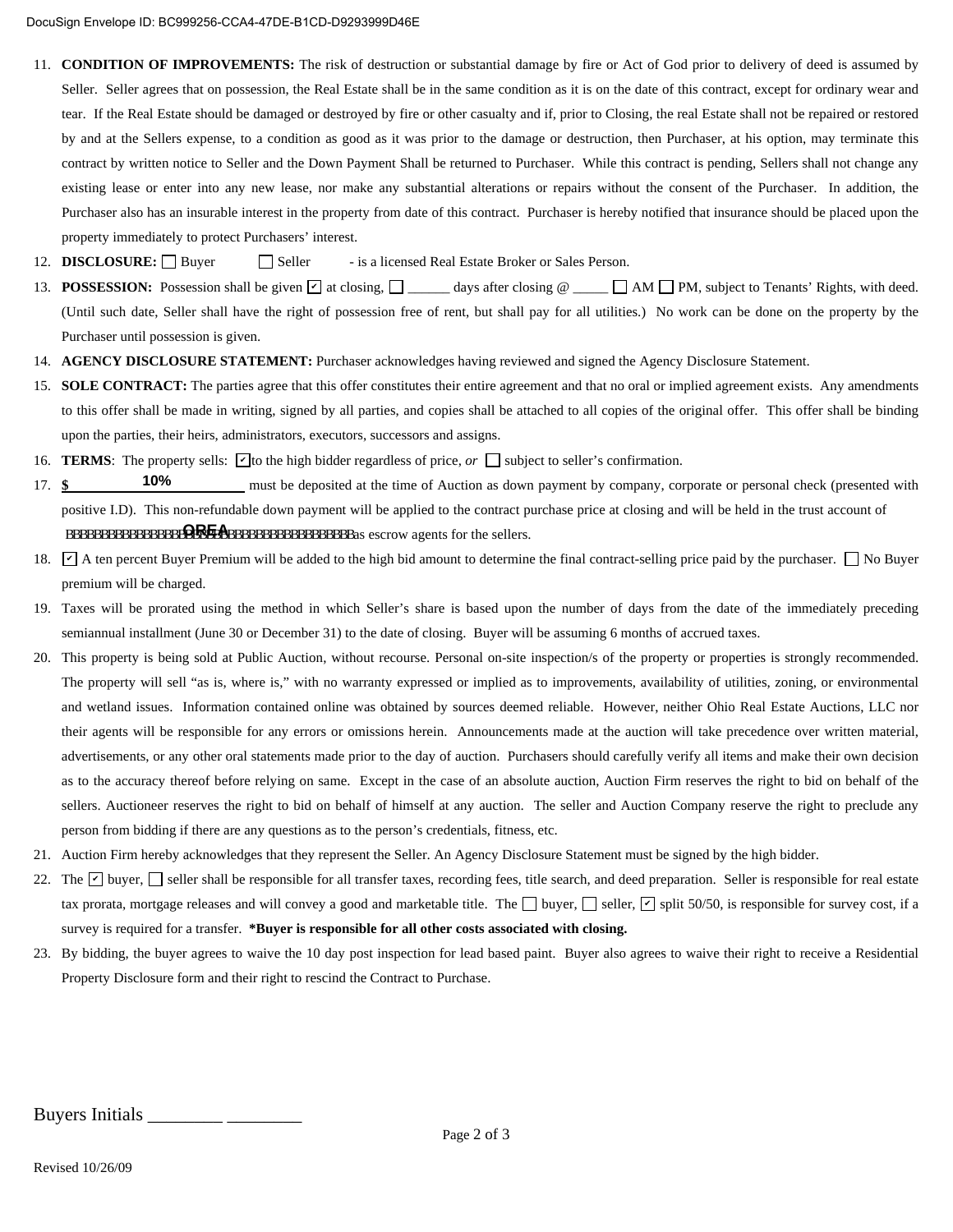| 24. Real Estate is sold through Ohio Real Estate Auctions, LLC.                                                                                                                                                                |                                                                                                                                                         |                                                                                                                                                                                                                                                                                                                    |
|--------------------------------------------------------------------------------------------------------------------------------------------------------------------------------------------------------------------------------|---------------------------------------------------------------------------------------------------------------------------------------------------------|--------------------------------------------------------------------------------------------------------------------------------------------------------------------------------------------------------------------------------------------------------------------------------------------------------------------|
| 25. OTHER:                                                                                                                                                                                                                     |                                                                                                                                                         |                                                                                                                                                                                                                                                                                                                    |
|                                                                                                                                                                                                                                |                                                                                                                                                         |                                                                                                                                                                                                                                                                                                                    |
|                                                                                                                                                                                                                                |                                                                                                                                                         |                                                                                                                                                                                                                                                                                                                    |
|                                                                                                                                                                                                                                |                                                                                                                                                         |                                                                                                                                                                                                                                                                                                                    |
|                                                                                                                                                                                                                                |                                                                                                                                                         |                                                                                                                                                                                                                                                                                                                    |
| The Purchaser has read, fully understands and approves the foregoing offer and acknowledges receipt of a signed copy.                                                                                                          |                                                                                                                                                         |                                                                                                                                                                                                                                                                                                                    |
| Print                                                                                                                                                                                                                          | Sign                                                                                                                                                    | Date                                                                                                                                                                                                                                                                                                               |
|                                                                                                                                                                                                                                |                                                                                                                                                         |                                                                                                                                                                                                                                                                                                                    |
|                                                                                                                                                                                                                                |                                                                                                                                                         |                                                                                                                                                                                                                                                                                                                    |
|                                                                                                                                                                                                                                |                                                                                                                                                         |                                                                                                                                                                                                                                                                                                                    |
|                                                                                                                                                                                                                                |                                                                                                                                                         |                                                                                                                                                                                                                                                                                                                    |
| WITNESS: New York Contract the Contract of the Contract of the Contract of the Contract of the Contract of the Contract of the Contract of the Contract of the Contract of the Contract of the Contract of the Contract of the |                                                                                                                                                         |                                                                                                                                                                                                                                                                                                                    |
|                                                                                                                                                                                                                                |                                                                                                                                                         | 28. ACTION BY OWNER: The undersigned Seller has read and fully understands the foregoing offer and hereby: [C] accepts said offer and agrees to<br>convey the Real Estate according to the above terms and conditions, $\Box$ rejects said offer, or $\Box$ counteroffers according to the modifications initialed |
|                                                                                                                                                                                                                                | by Seller(s). Counteroffer shall become null and void if not accepted in writing on or before $\Box$ o'clock $\Box$ A.M. $\Box$ P.M. $\Box$ Noon $\Box$ |                                                                                                                                                                                                                                                                                                                    |
| 29. SELLING FEES AND EXPENSES: Seller is to pay an auction selling fee and reimburse agreed expenses as per the Auction Contract.                                                                                              |                                                                                                                                                         |                                                                                                                                                                                                                                                                                                                    |
| Print                                                                                                                                                                                                                          | <b>Sign</b><br>-DocuSigned by:                                                                                                                          | Date                                                                                                                                                                                                                                                                                                               |
| George W. Powell Jr.<br>SELLER:                                                                                                                                                                                                | George W. Powell Ir.                                                                                                                                    |                                                                                                                                                                                                                                                                                                                    |
|                                                                                                                                                                                                                                |                                                                                                                                                         |                                                                                                                                                                                                                                                                                                                    |
| FULL ADDRESS: The contract of the contract of the contract of the contract of the contract of the contract of the contract of the contract of the contract of the contract of the contract of the contract of the contract of  |                                                                                                                                                         |                                                                                                                                                                                                                                                                                                                    |
| <b>PHONE NUMBERS:</b><br>WITNESS:                                                                                                                                                                                              |                                                                                                                                                         |                                                                                                                                                                                                                                                                                                                    |
|                                                                                                                                                                                                                                |                                                                                                                                                         |                                                                                                                                                                                                                                                                                                                    |
|                                                                                                                                                                                                                                |                                                                                                                                                         |                                                                                                                                                                                                                                                                                                                    |
|                                                                                                                                                                                                                                |                                                                                                                                                         |                                                                                                                                                                                                                                                                                                                    |
|                                                                                                                                                                                                                                |                                                                                                                                                         |                                                                                                                                                                                                                                                                                                                    |
|                                                                                                                                                                                                                                |                                                                                                                                                         |                                                                                                                                                                                                                                                                                                                    |
| <b>CO-OP REALTOR /BROKER FIRM</b>                                                                                                                                                                                              |                                                                                                                                                         | CO-OP AGENT / BROKER                                                                                                                                                                                                                                                                                               |
|                                                                                                                                                                                                                                |                                                                                                                                                         | PHONE <b>PHONE</b>                                                                                                                                                                                                                                                                                                 |

| Page 3 of 3 |
|-------------|
|-------------|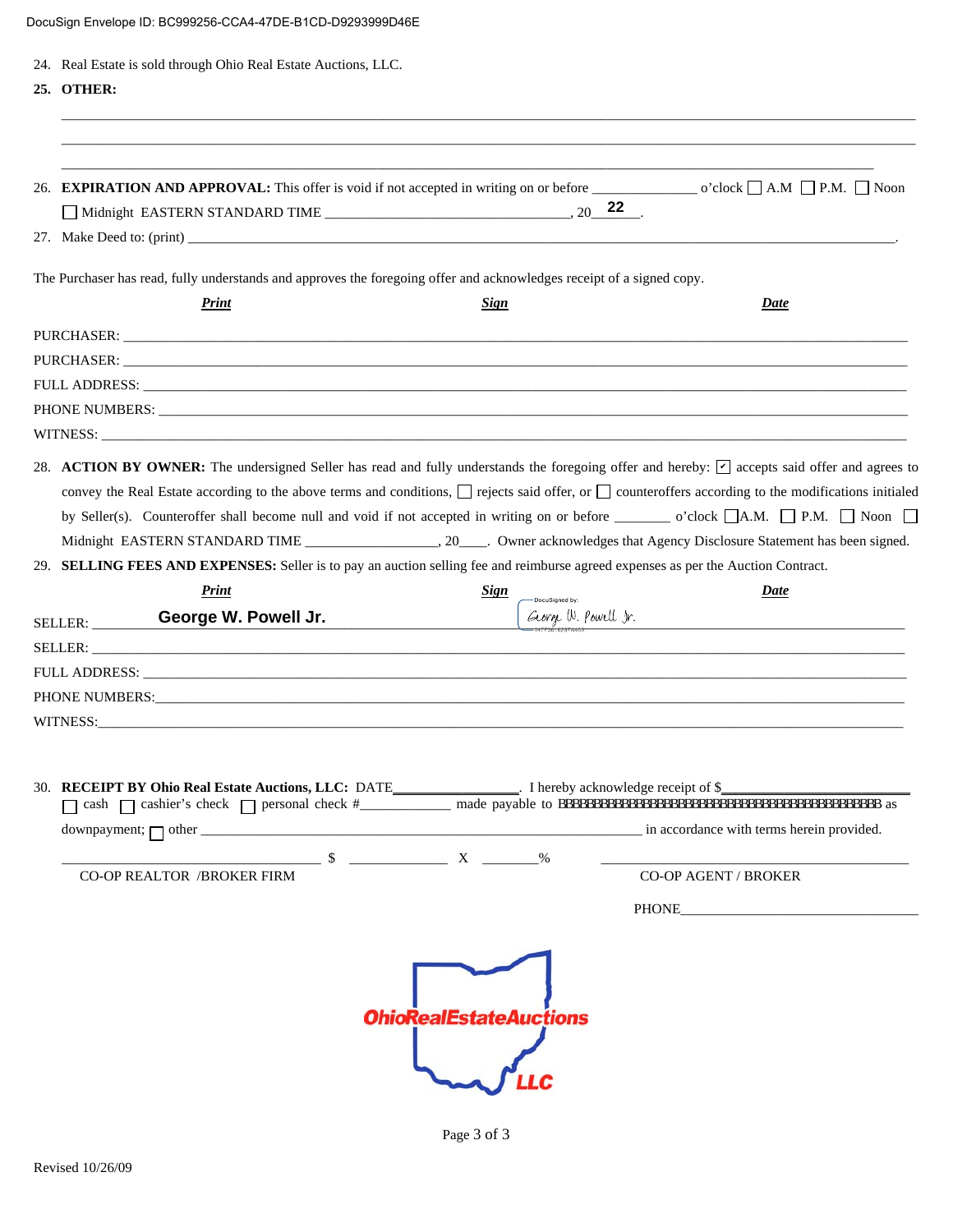

## **AGENCY DISCLOSURE STATEMENT**



**The real estate agent who is providing you with this form is required to do so by Ohio law. You will not be bound to pay the agent or the agent's brokerage by merely signing this form.** Instead, the purpose of this form is to confirm that you have been advised of the role of the agent(s) in the transaction proposed below. (For purposes of this form, the term "seller" includes a landlord and the term "buyer" includes a tenant.)

| Property Address: 1144 Koebel Rd. Columbus |  |
|--------------------------------------------|--|
| $Buyer(s)$ :                               |  |
| ______                                     |  |

 $Seller(s): \underline{Power}$ 

### **I. TRANSACTION INVOLVING TWO AGENTS IN TWO DIFFERENT BROKERAGES**

| The buyer will be represented by  |          | and |                  |  |
|-----------------------------------|----------|-----|------------------|--|
|                                   | AGENT(S) |     | <b>BROKERAGE</b> |  |
| The seller will be represented by |          | ano |                  |  |
|                                   | AGENT(S) |     | <b>BROKERAGE</b> |  |

### **II. TRANSACTION INVOLVING TWO AGENTS IN THE SAME BROKERAGE**

If two agents in the real estate brokerage represent both the buyer and the seller, check the following relationship that will apply:

|   | represent both the buyer and the sener, encen the following relationship that will apply. |                |
|---|-------------------------------------------------------------------------------------------|----------------|
| _ |                                                                                           | for the buver. |

| Agent( |                                   | for the seller.<br>. 1 - <i>1</i> | Unless personally |
|--------|-----------------------------------|-----------------------------------|-------------------|
|        | the control of the control of the |                                   |                   |

involved in the transaction, the broker and managers will be "dual agents", which is further explained on the back of this form. As dual agents they will maintain a neutral position in the transaction and they will protect all parties' confidential information.

 $\Box$  Every agent in the brokerage represents every "client" of the brokerage. Therefore, agents

and \_\_\_\_\_\_\_\_\_\_\_\_\_\_\_\_\_\_\_\_\_\_\_\_\_\_\_\_\_ will be working for both the buyer and seller as "dual agents". Dual agency is explained on the back of this form. As dual agents they will maintain a neutral position in the transaction and they will protect all parties' confidential information. Unless indicated below, neither the agent(s) nor the brokerage acting as a dual agent in this transaction has a personal, family or business relationship with either the buyer or seller. *If such a relationship does exist, explain:*  **Powell**<br> **EXECUTED INTOXIMENT TWO AGENTS IN TWO DIFFERENT BROKER**<br> **EXECUTED INTOXIMENT TO AGENTS**<br> **EXECUTED AGENTS**<br> **EXECUTED AGENTS**<br> **EXECUTED ANSACTION INVOLVING TWO AGENTS IN THE SAME BROKERAL<br>
THE SAME BROKER OF** 

*\_\_\_\_\_\_\_\_\_\_\_\_*\_\_\_\_\_\_\_\_\_\_\_\_\_\_\_\_\_\_\_\_\_\_\_\_\_\_\_\_\_\_\_\_\_\_\_\_\_\_\_\_\_\_\_\_\_\_\_\_\_\_\_\_\_\_\_\_\_\_\_\_\_\_\_\_\_\_\_\_\_\_\_\_\_\_\_\_\_\_\_\_\_\_\_\_\_\_\_\_\_\_\_.

### **III. TRANSACTION INVOLVING ONLY ONE REAL ESTATE AGENT**

Agent(s) Barry Baker and Later and real estate brokerage Ohio Real Estate Auctions will

 $\Box$  be "dual agents" representing both parties in this transaction in a neutral capacity. Dual agency is further explained on the back of this form. As dual agents they will maintain a neutral position in the transaction and they will protect all parties' confidential information. Unless indicated below, neither the agent(s) nor the brokerage acting as a dual agent in this transaction has a personal, family or business relationship with either the buyer or seller. *If such a relationship does exist, explain*: \_\_\_\_\_\_\_\_\_\_\_\_

 $\Box$  represent only the (*check one*)  $\Box$  **seller** or  $\Box$  **buyer** in this transaction as a client. The other party is not represented and agrees to represent his/her own best interest. Any information provided the agent may be disclosed to the agent's client.

\_\_\_\_\_\_\_\_\_\_\_\_\_\_\_\_\_\_\_\_\_\_\_\_\_\_\_\_\_\_\_\_\_\_\_\_\_\_\_\_\_\_\_\_\_\_\_\_\_\_\_\_\_\_\_\_\_\_\_\_\_\_\_\_\_\_\_\_\_\_\_\_\_\_\_\_\_\_\_\_\_\_\_\_\_\_\_\_\_\_\_\_\_\_\_\_\_\_\_\_\_\_\_.

### **CONSENT**

I (we) consent to the above relationships as we enter into this real estate transaction. If there is a dual agency in this transaction, I (we) acknowledge reading the information regarding dual agency explained on the back of this form.

| <i>BUYER/TENANT</i> | DATE | <i>SELLER/LANDLORD</i> | -DocuSianed by:                                    | DATE |
|---------------------|------|------------------------|----------------------------------------------------|------|
| <i>BUYER/TENANT</i> | DATE | SELLER/LANDLORD        | George W.<br><sup>V</sup> owell<br>-47F3616297A469 | DATE |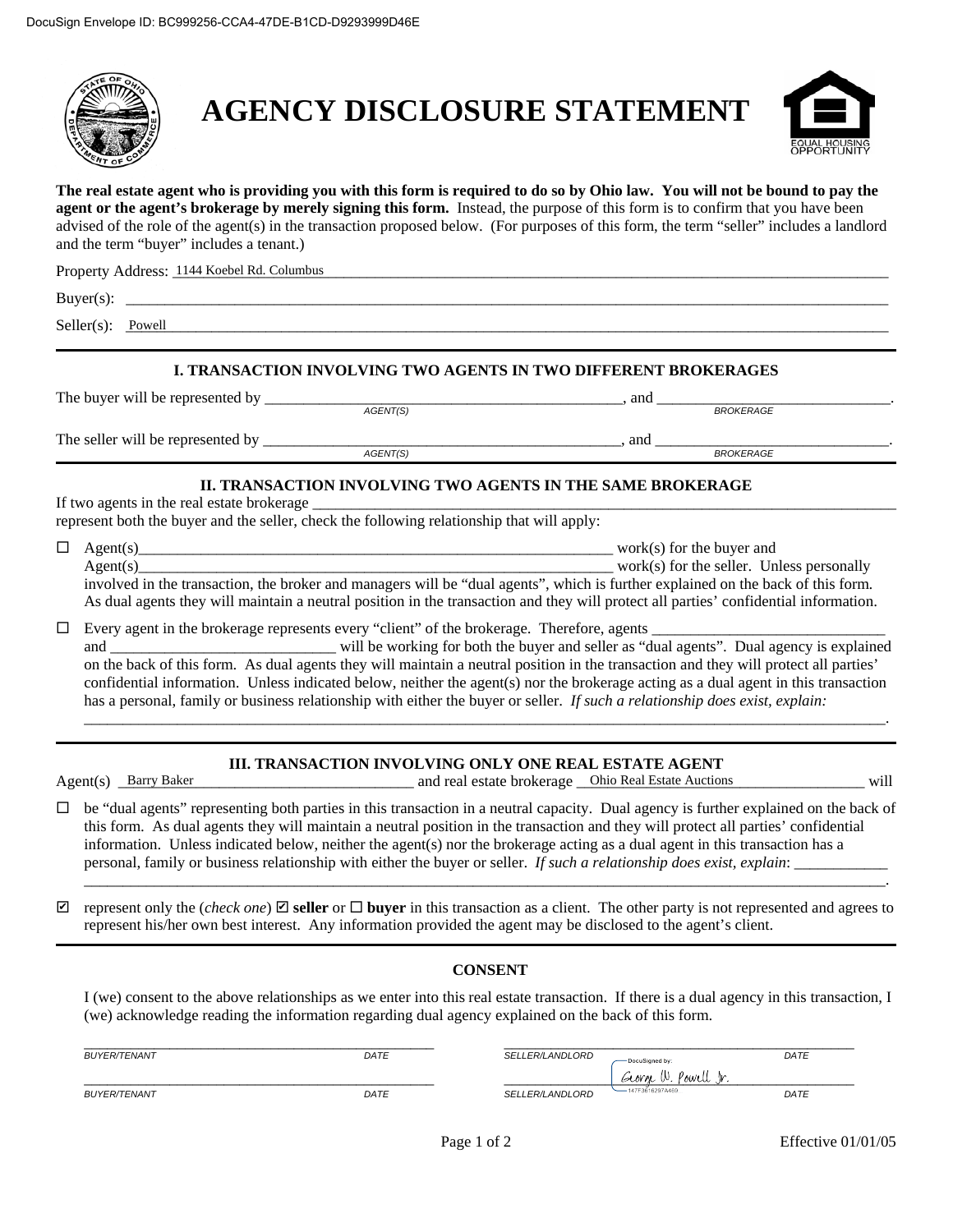# **DUAL AGENCY**

Ohio law permits a real estate agent and brokerage to represent both the seller and buyer in a real estate transaction as long as this is disclosed to both parties and they both agree. This is known as dual agency. As a dual agent, a real estate agent and brokerage represent two clients whose interests are, or at times could be, different or adverse. For this reason, the dual agent(s) may not be able to advocate on behalf of the client to the same extent the agent may have if the agent represented only one client.

### **As a dual agent, the agent(s) and brokerage shall:**

- Treat both clients honestly;
- Disclose latent (not readily observable) material defects to the purchaser, if known by the agent(s) or brokerage;
- Provide information regarding lenders, inspectors and other professionals, if requested;
- Provide market information available from a property listing service or public records, if requested;
- Prepare and present all offers and counteroffers at the direction of the parties;
- Assist both parties in completing the steps necessary to fulfill the terms of any contract, if requested.

### **As a dual agent, the agent(s) and brokerage shall not:**

- Disclose information that is confidential, or that would have an adverse effect on one party's position in the transaction, unless such disclosure is authorized by the client or required by law;
- Advocate or negotiate on behalf of either the buyer or seller;
- Suggest or recommend specific terms, including price, or disclose the terms or price a buyer is willing to offer or that a seller is willing to accept;
- Engage in conduct that is contrary to the instructions of either party and may not act in a biased manner on behalf of one party.

**Compensation:** Unless agreed otherwise, the brokerage will be compensated per the agency agreement.

**Management Level Licensees:** Generally the broker and managers in a brokerage also represent the interests of any buyer or seller represented by an agent affiliated with that brokerage. Therefore, if both buyer and seller are represented by agents in the same brokerage, the broker and manager are dual agents. There are two exceptions to this. The first is where the broker or manager is personally representing one of the parties. The second is where the broker or manager is selling or buying his own real estate. These exceptions only apply if there is another broker or manager to supervise the other agent involved in the transaction.

**Responsibilities of the Parties:** The duties of the agent and brokerage in a real estate transaction do not relieve the buyer and seller from the responsibility to protect their own interests. The buyer and seller are advised to carefully read all agreements to assure that they adequately express their understanding of the transaction. The agent and brokerage are qualified to advise on real estate matters. IF LEGAL OR TAX ADVICE IS DESIRED, YOU SHOULD CONSULT THE APPROPRIATE PROFESSIONAL.

**Consent:** By signing on the reverse side, you acknowledge that you have read and understand this form and are giving your voluntary, informed consent to the agency relationship disclosed. If you do not agree to the agent(s) and/or brokerage acting as a dual agent, you are not required to consent to this agreement and you may either request a separate agent in the brokerage to be appointed to represent your interests or you may terminate your agency relationship and obtain representation from another brokerage.

Any questions regarding the role or responsibilities of the brokerage or its agents should be directed to an attorney or to:



Ohio Department of Commerce Division of Real Estate & Professional Licensing 77 S. High Street,  $20^{th}$  Floor Columbus, OH 43215-6133 (614) 466-4100

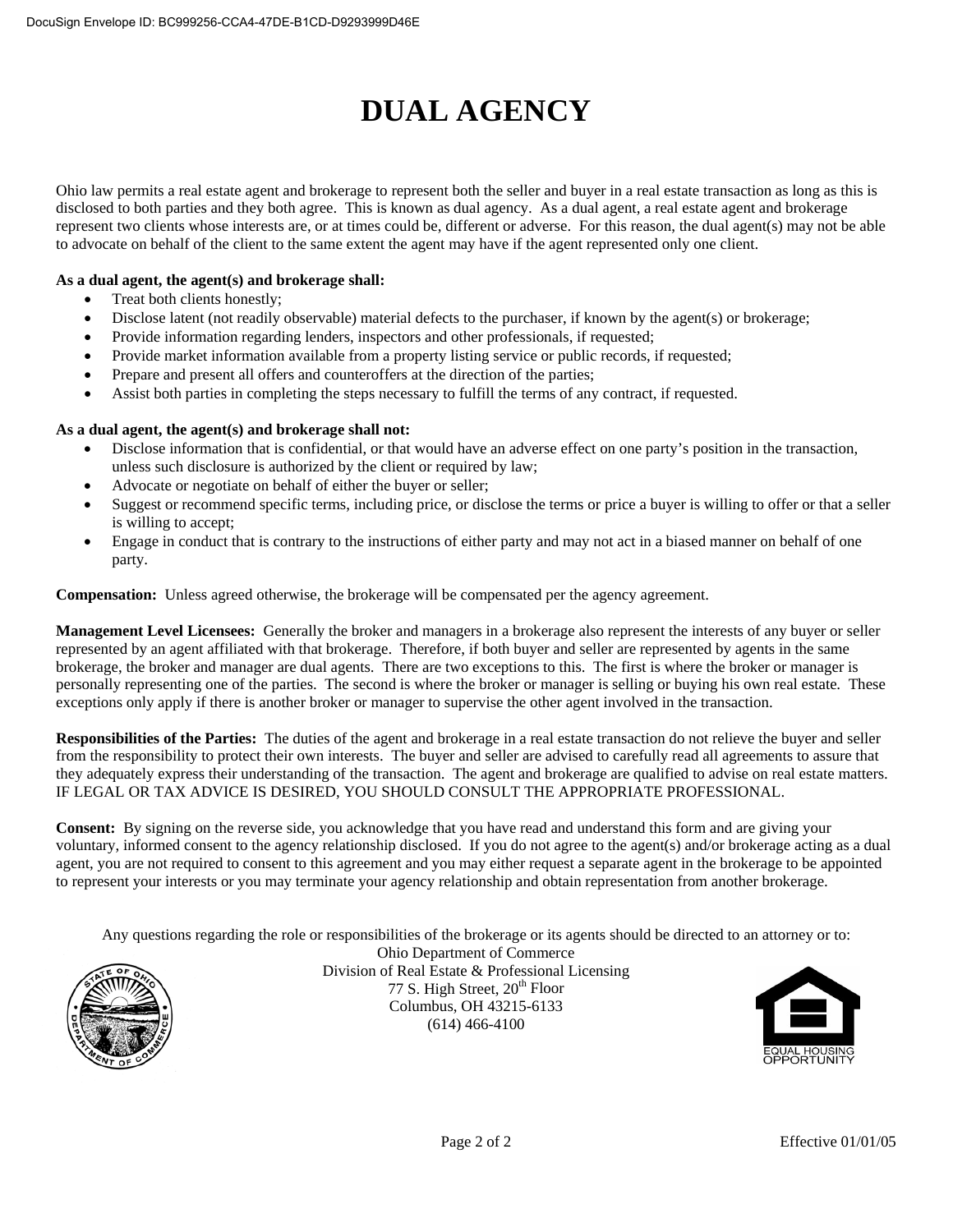### **CONSUMER GUIDE TO AGENCY RELATIONSHIPS**



We are pleased you have selected **Ohio Real Estate Auctions LLC** to help you with your real estate needs. Whether you are selling, buying or leasing real estate, **Ohio Real Estate Auctions LLC** can provide you with expertise and assistance. Because this may be the largest financial transaction you will enter into, it is important to understand the role of the agents and brokers with whom you are working. Below is some information that explains the various services agents can offer and their options for working with you.

For more information on agency law in Ohio you can also contact the Ohio Division of Real Estate & Professional Licensing at (614) 466-4100, or on their website www.com.state.oh.us.

### **Representing Sellers**

Most sellers of real estate choose to list their home for sale with a real estate brokerage. When they do so, they sign a listing agreement that authorizes the brokerage and the listing agent to represent their interests. As the seller's agent, the brokerage and listing agent must: follow the seller's lawful instructions, be loyal to the seller, promote the seller's best interests, disclose material facts to the seller, maintain confidential information, act with reasonable skill and care and, account for any money they handle in the transaction. In rare circumstances, a listing broker may offer "subagency" to other brokerages which would also represent the seller's interests and owe the seller these same duties.

### **Representing Buyers**

When purchasing real estate, buyers usually choose to work with a real estate agent as well. Often the buyers want to be represented in the transaction. This is referred to as buyer's agency. A brokerage and agent that agree to represent a buyer's interest in a transaction must: follow the buyer's lawful instructions, be loyal to the buyer, promote the buyer's best interests, disclose material facts to the buyer, maintain confidential information and account for any money they handle in the transaction.

### **Dual Agency**

Occasionally the same agent and brokerage who represents the seller also represents the buyer. This is referred to as dual agency. When a brokerage and its agents become "dual agents," they must maintain a neutral position in the transaction. They may not advocate the position of one client over the best interests of the other client, or disclose any confidential information to the other party without written consent.

### **Representing Both the Buyer & Seller**

On occasion, the buyer and seller will each be represented by two different agents from the same brokerage. In this case the agents may each represent the best interest of their respective clients. Or, depending on company policy, the agents may both act as dual agents and remain neutral in the transaction. When either of the above occurs, the brokerage will be considered a dual agent. As a dual agent the brokerage and its managers will maintain a neutral position and cannot advocate for the position of one client over another. The brokerage will also protect the confidential information of both parties.

### **Working With Ohio Real Estate Auctions LLC**

**Ohio Real Estate Auctions LLC** does offer representation to both buyers and sellers. Therefore the potential exists for one agent to represent a buyer who wishes to purchase property listed with another agent in our company. If this occurs each agent will represent their own client, but **Ohio Real Estate Auctions LLC** and its managers will act as a dual agent.

This means the brokerage and its managers will maintain a neutral position and not take any actions that will favor one side over the other. **Ohio Real Estate Auctions LLC** will still supervise both agents to assure that their respective clients are being fully represented and will protect the parties' confidential information.